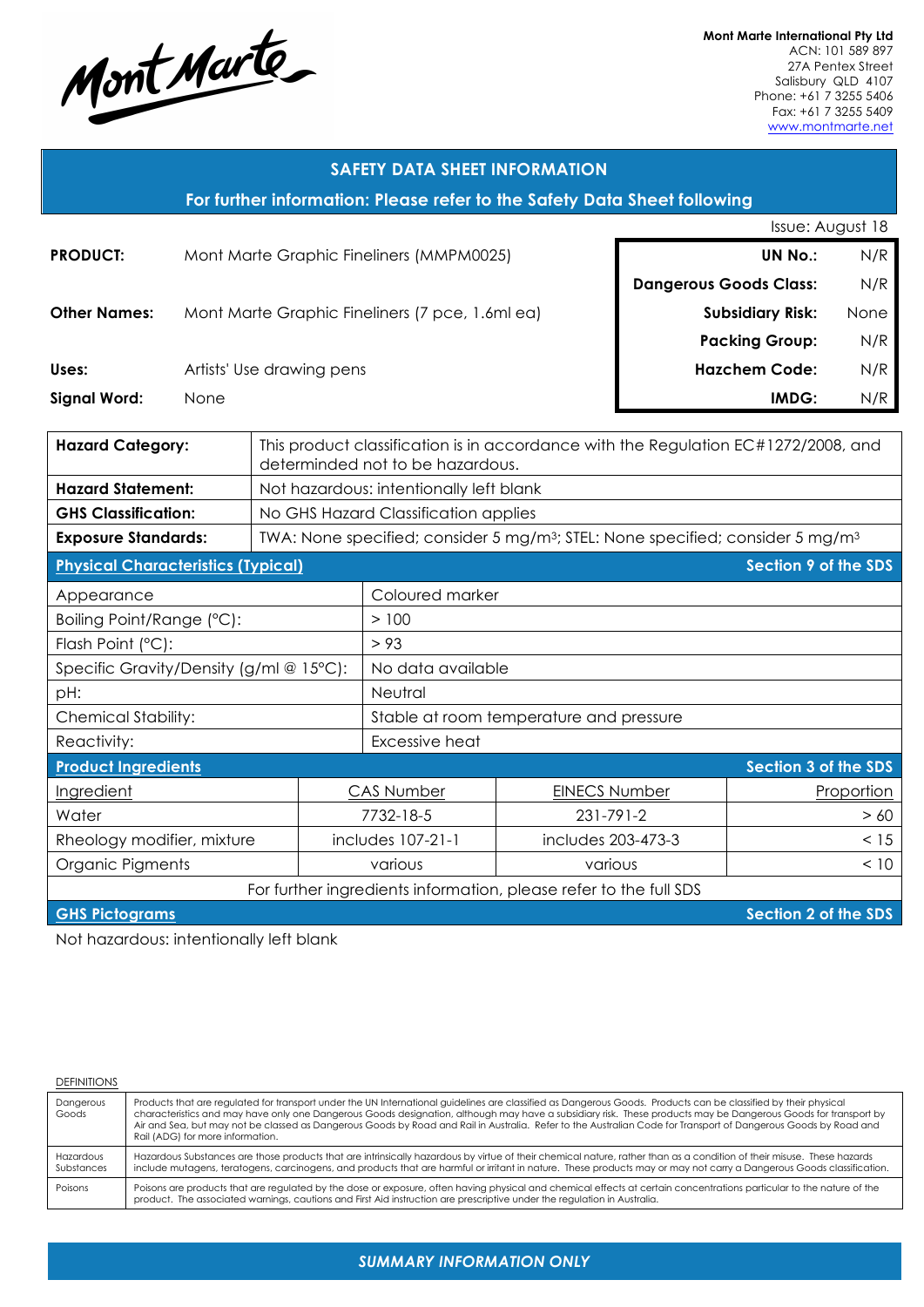

# *1. IDENTIFICATION*

| <b>Product Name:</b>                               | Mont Marte Graphic Fineliners (MMPM0025)         |  |  |  |
|----------------------------------------------------|--------------------------------------------------|--|--|--|
| <b>Other Names:</b>                                | Mont Marte Graphic Fineliners (7 pce, 1.6ml ea)  |  |  |  |
| Drawing, artistic media<br><b>Chemical Family:</b> |                                                  |  |  |  |
| Molecular Formula:                                 | <b>Mixtures</b>                                  |  |  |  |
| <b>Recommended Use:</b>                            | Artists' Use drawing pens                        |  |  |  |
| Supplier:                                          | Mont Marte International Pty Ltd.                |  |  |  |
| ACN:                                               | 101 589 897                                      |  |  |  |
| <b>Address:</b>                                    | PO BOX 303, SALISBURY QLD 4107 Australia         |  |  |  |
| Telephone:                                         | +61 7 3255 5406 (During office hours: 9am – 5pm) |  |  |  |
| Fax:                                               | +61 7 3255 5409                                  |  |  |  |
| <b>Emergency Phone:</b>                            | CHEMCALL®: + 64 4 917 9888                       |  |  |  |
| All other inquiries:                               | www.montmarte.net                                |  |  |  |

# *2. HAZARDS IDENTIFICATION*

#### **Hazard Category**

This product classification is in accordance with the Regulation EC#1272/2008, and determinded not to be hazardous.

#### **GHS Classification**

No GHS Hazard Classification applies

#### **GHS Pictograms**

Not hazardous: intentionally left blank

#### **Hazard Statement**

Not hazardous: intentionally left blank

#### **Hazard Statements**

Not hazardous: intentionally left blank

#### **Precautionary Statements**

Not hazardous: intentionally left blank

#### **Dangerous Goods Classification** N/R

#### **Signal Word** None

Supplemental Hazard information (EU)<sup>58</sup>: Not applicable.

| 3. COMPOSITION: Information on Ingredients |                   |                    |                       |  |  |
|--------------------------------------------|-------------------|--------------------|-----------------------|--|--|
| <b>Chemical Ingredient</b>                 | <b>CAS Number</b> | <b>EC Number</b>   | Proportion $(\% v/v)$ |  |  |
| Water                                      | 7732-18-5         | $231 - 791 - 2$    | > 60                  |  |  |
| Rheology modifier, mixture                 | includes 107-21-1 | includes 203-473-3 | < 15                  |  |  |
| Organic Pigments                           | various           | various            | < 10                  |  |  |
| Emulsifier                                 | various           | various            |                       |  |  |
| Preservative                               | various           | various            |                       |  |  |

# *4. FIRST AID MEASURES*

**For advice, contact Poisons Centre https://poisoncentres.echa.europa.eu or your local doctor.**

#### **Ingestion**

If swallowed, give water to drink. If patient feels unwell, seek medical advice.

#### **Eye Contact**

Flush eyes with large amounts of water until irritation subsides. If irritation persists, seek medical advice.

#### **Skin Contact**

Wash off skin with soap and cold water. If irritation or other symptoms develop, seek medical advice.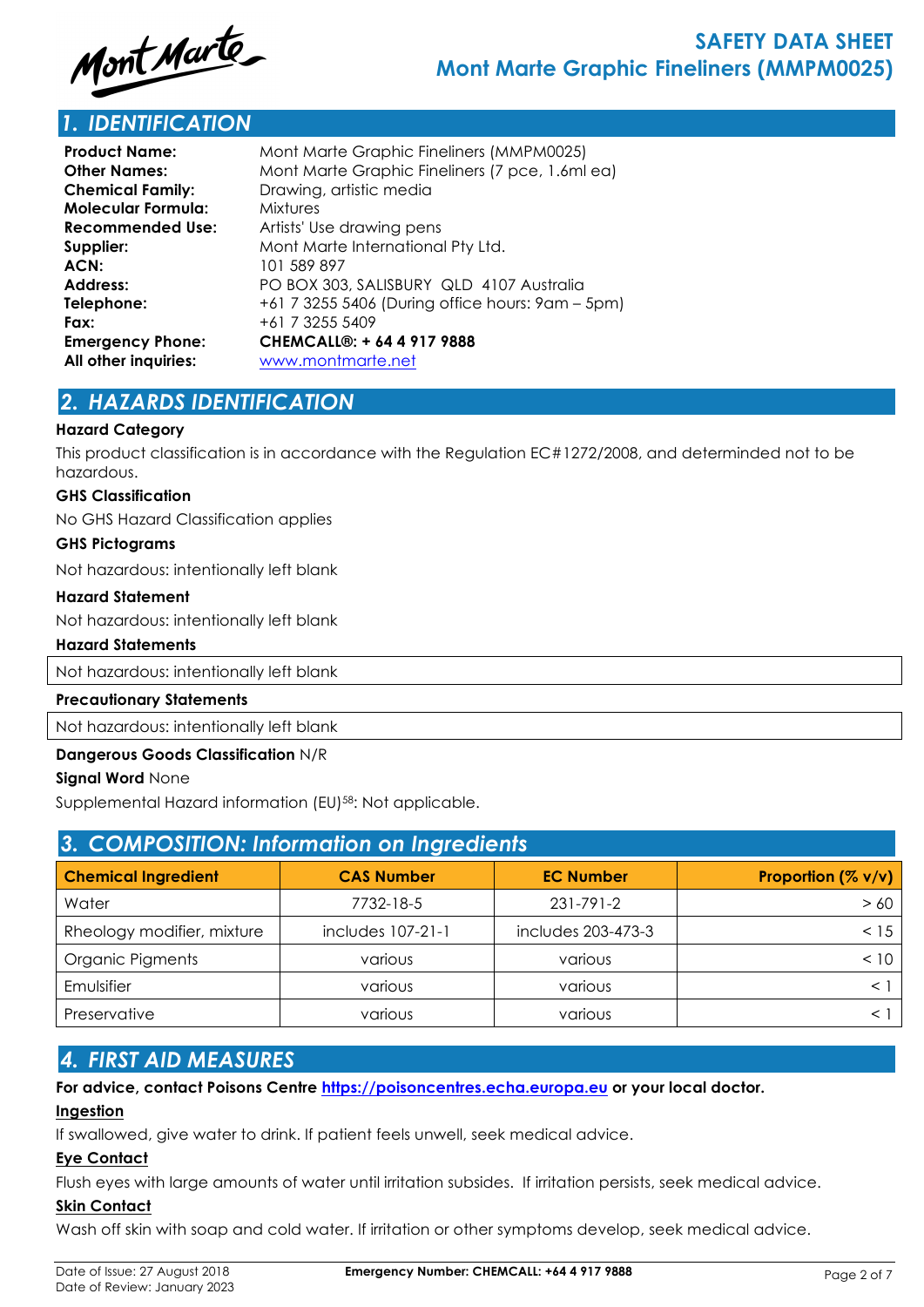Mont Marte

#### **Inhalation**

If exposed, remove to fresh air and keep at rest. If unwell, seek medical advice.

#### **First Aid Facilities**

Access to clean, cold water.

#### **Medical Attention**

Treat according to symptoms. There are no narcotic effects with this product.

### *5. FIRE FIGHTING MEASURES*

This product is unlikely to pose a combustion risk, nor provide a significant 'fuel' hazard. If possible, segregate the product from the source of the fire, if safe to do so. Allow trained personnel to attend a fire in progress providing fire fighters with this Safety Data Sheet. Prevent extinguishing media from escaping to drains and waterways.

#### **Suitable Extinguishing Media**

(For large volume fires.) Alcohol resistant foam, water spray or fine spray mist.

#### **Hazards from combustion products**

Carbon monoxide, carbon dioxide, and other organic material

#### **Precautions for fire fighters and special protective equipment**

Fully self-contained breathing apparatus

#### **Hazchem Code**

N/R

## *6. ACCIDENTAL RELEASE MEASURES*

#### **Emergency Procedures**

This product is supplied in small quantities; however, if stored with large quantities of similar packaged product, consider the following action:

- Prevent product from escaping to drains and waterways;
- Contain leaking packaging in a suitable receptacle;
- Prevent vapours or fumes from building up in confined areas;
- Ensure that drain valves are closed at all times (in case of use with fire fighting liquid/foam); and
- Clean up and report spills immediately.

# *7. HANDLING AND STORAGE*

#### **Precautions for Safe Handling**

This product is unlikely to present a fire or explosion risk. Under extreme temperatures, this product may burn and decompose, but is unlikely to be a significant fuel source. Vapours in extreme temperatures may be irritating, but are unlikely to pose a significant health risk. Product quantities are usually held as not more than approx. 5 kg.

#### **Conditions for Safe Storage**

Store in a cool, dry place away from direct sunlight. Protect containers from physical damage and check regularly for leaks. Avoid release to the environment, store in bunded areas and ensure exit drains are closed.

#### **Incompatible Materials**

None established

### *8. EXPOSURE CONTROLS: PERSONAL PROTECTION*

#### **National Exposure Standards**

The time weighted average concentration (TWA) for this product is: None specified; consider 5 mg/m3, which means the highest allowable exposure concentration in an eight-hour day for a five-day working week. The short term exposure limit (STEL) is: None specified; consider 5 mg/m3, which is the maximum allowable exposure concentration at any time. Replacing a TWA or STEL value for some products is a Peak Limitation value (Peak): None applies in this case. In addition to the exposure concentrations may be a subsidiary caution in such cases where the product is a skin sensitiser, represented as (Sen), where None applies in this case.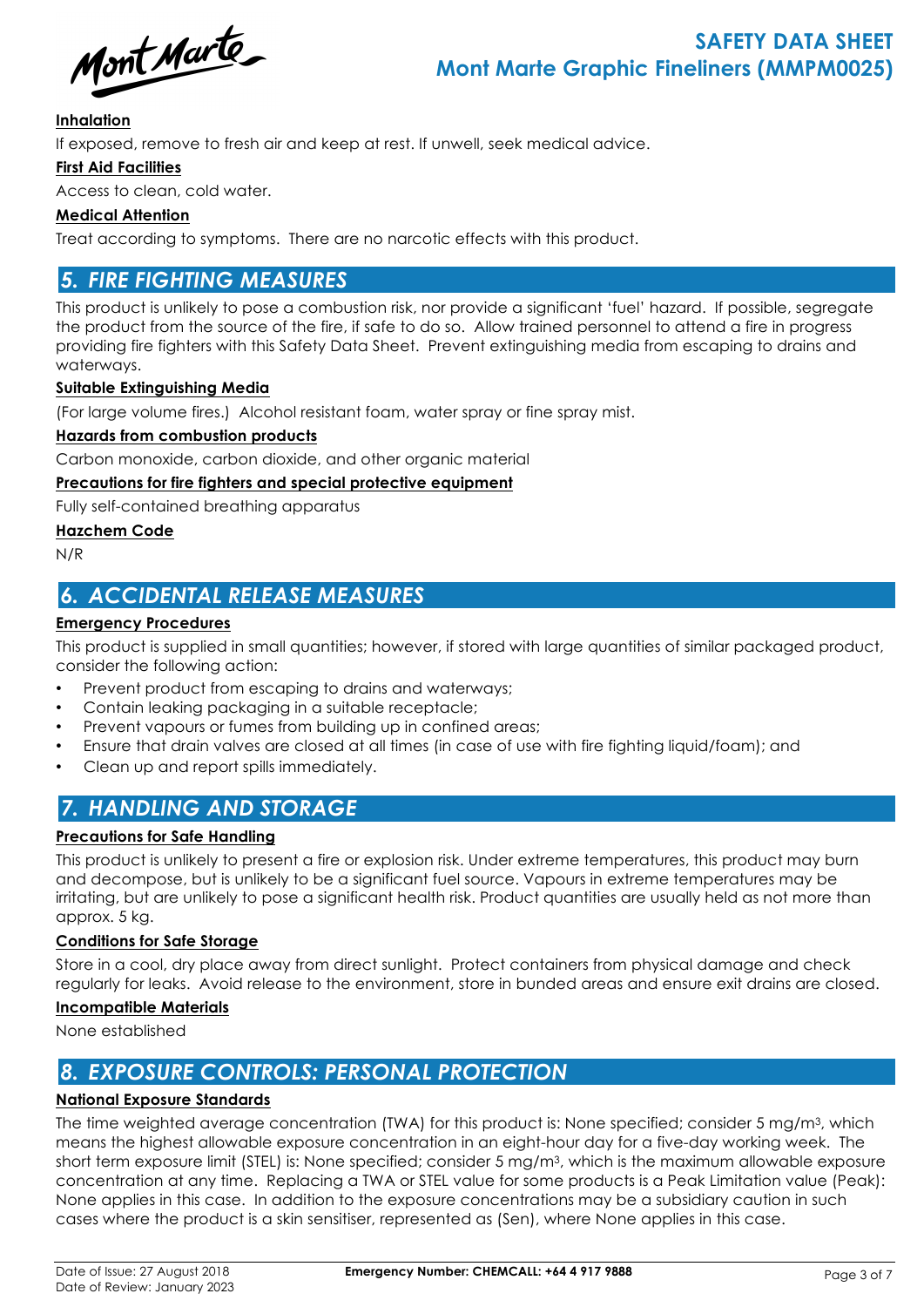

#### **Biological Limit Values (BLV)**

No data available

#### **Engineering Controls: Ventilation**

The use of local exhaust ventilation is not essential to control process emissions near the source. Laboratory samples can be handled in a fume hood, but are safely managed at open benches. Consider mechanical ventilation of confined spaces. Explosion proof equipment is not required when handling this product.

It is recommended that standard industrial hygiene practices are employed when using this product, e.g. it is recommended to wash hands after using this product, before eating, drinking, or smoking.

#### **Personal Protective Equipment**

**Respiratory Protection:** It is unlikely that vapour concentrations in air may approach or exceed the limits described in the National Exposure Standards; however, it is recommended to use a half-face filter mask to protect from overexposure by inhalation. A type 'A' filter material is considered suitable for this product.

**Eye Protection:** Consider the use of safety glasses when handling this product, as standard industrial hygiene practice; protective eye wear is not essential when using this product.

**Skin/Body Protection:** There is no essential recommended outer-wear required when handling this product. For further information on skin protection, refer to Section 11: Skin Contact effects.

### *9. PHYSICAL AND CHEMICAL PROPERTIES*

| <b>Property</b>            | <b>Unit of measurement</b> | <b>Typical Value</b> |
|----------------------------|----------------------------|----------------------|
| Appearance                 | None                       | Coloured marker      |
| <b>Boiling Point/Range</b> | $^{\circ}C$                | > 100                |
| Flash Point                | $\rm ^{\circ}C$            | > 93                 |
| $SG/Density$ (@ 15°C)      | $g$ /ml; kgm $-3$          | No data available    |
| Vapour Pressure @ 20°C     | kPa                        | No data available    |
| Vapour Density @ 20°C      | $g/ml$ ; kgm $-3$          | No data available    |
| Autoignition Temperature   | $^{\circ}C$                | No data available    |
| Explosive Limits in Air    | % vol/vol                  | No data available    |
| Viscosity @ $20^{\circ}$ C | cPs, mPas                  | No data available    |
| Percent volatiles          | % vol/vol                  | > 70                 |
| Acidity/alkalinity as pH   | None                       | Neutral              |
| Solubility in Water        | g/l                        | Miscible             |
| Other solvents             |                            | Alcohols             |

The values listed are indicative of this product's physical and chemical properties. A Certificate of Analysis for each product batch can be made available on request.

# *10. STABILITY AND REACTIVITY*

#### **Chemical stability**

Stable at room temperature and pressure

#### **Conditions to avoid**

Excessive heat

#### **Hazardous decomposition products**

Carbon monoxide, carbon dioxide, other complexes on incomplete burning or oxidation

#### **Hazardous reactions**

None established

#### **Hazardous polymerisation**

Will not occur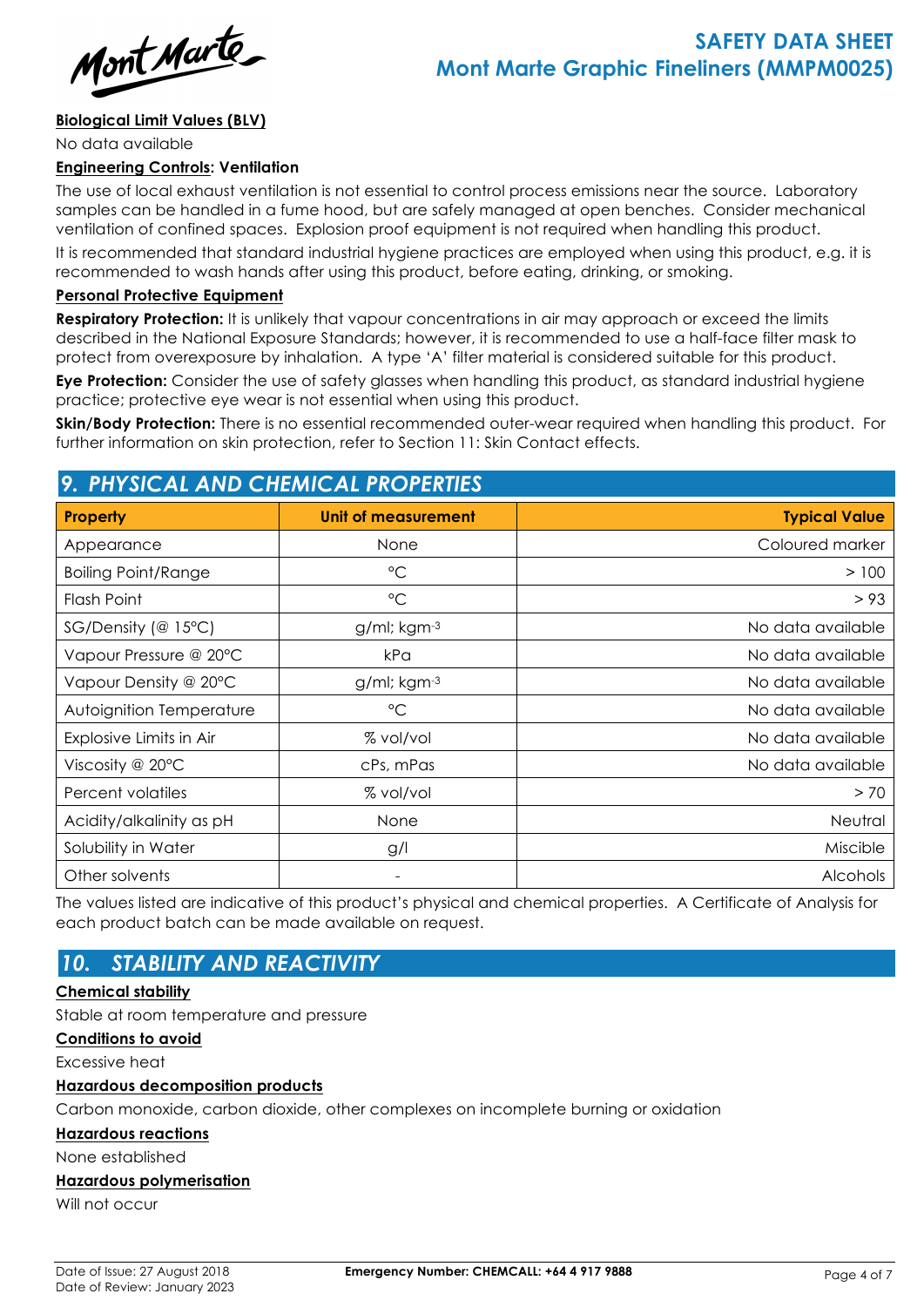

# *11. TOXICOLOGICAL INFORMATION*

#### **Acute Effects**

#### **Ingestion**

This product is not considered to be toxic if ingested nor result in any narcotic effects. If intentionally misused the product may cause discomfort on swallowing, if consumed in a large quantity and may result in gastric disturbance.

#### **Eye Contact**

This product is not considered harmful if in contact with eyes or eye tissue. As with any foreign material there may be some discomfort if eye contact occurs, which can be relieved with First Aid.

#### **Skin Contact**

This product is washable from skin in soapy water. There are no expected adverse effects with this product, and is unlikely to be absorbed through the skin during use.

#### **Inhalation**

This product has a mild odour and is considered to have a mild effect via inhalation.

#### **Chronic Effects**

There are no known chronic effects associated with this product, and it is considered not to be toxic or harmful via standard routes of exposure.

#### **Other Health Effects Information**

There are no other health effects predicted with this product.

#### **Toxicological Information**

Oral LD50: No data available: consider > 2000 mg/kg

Dermal LD50: No data available: consider > 2000 mg/kg

### *12. ECOLOGICAL INFORMATION*

#### **Ecotoxicity**

#### **Aquatic Toxicity (Acute):**

| Fish Toxicity $LC_{50}$ :        | No data available; consider > 1000 mg/L |
|----------------------------------|-----------------------------------------|
| Daphnia Magna EC <sub>50</sub> : | No data available; consider > 1000 mg/L |
| Blue-green algae:                | No data available; consider > 1000 mg/L |
| Green algae:                     | No data available; consider > 1000 mg/L |
|                                  |                                         |

#### **Aquatic Toxicity (Chronic):**

| Fish Toxicity LC <sub>50</sub> : | No data available; consider > 1000 mg/L |
|----------------------------------|-----------------------------------------|
| Daphnia Magna EC <sub>50</sub> : | No data available; consider > 1000 mg/L |
| Blue-green algae:                | No data available; consider > 1000 mg/L |
| Green algae:                     | No data available; consider > 1000 mg/L |

**Persistence/Biodegradability:** This mixture is expected to biodegrade on exposure to light and air.

**Bioaccumulative Potential:** This mixture does not contain any substances that are assessed to be a Persistent, Bioaccumulative and Toxic (PBT) Substance.

**Mobility:** The components of this product are unlikely to be considered an environmental contaminant.

# *13. DISPOSAL CONSIDERATIONS*

#### **Disposal Methods**

This product is not considered to pose an environmental threat when dry, and is safe for disposal to landfill. Our company does encourage recycling, and empty packaging is suitable for recycling, recovery or disposal through a suitably qualified or licensed contractor. Care should be taken to ensure compliance with national and local authorities in these instances. Consult the List of Wastes (LoW) for management.

#### **Special Precautions**

Dry product is suitable for disposal by landfill; and, it is discouraged to dispose of these products via municipal sewers, drains, natural streams or rivers. Wet product and packaging should be treated and disposed through chemical waste treatment, or considered for use in recycling. There are no specific instructions for recycling this product or its packaging.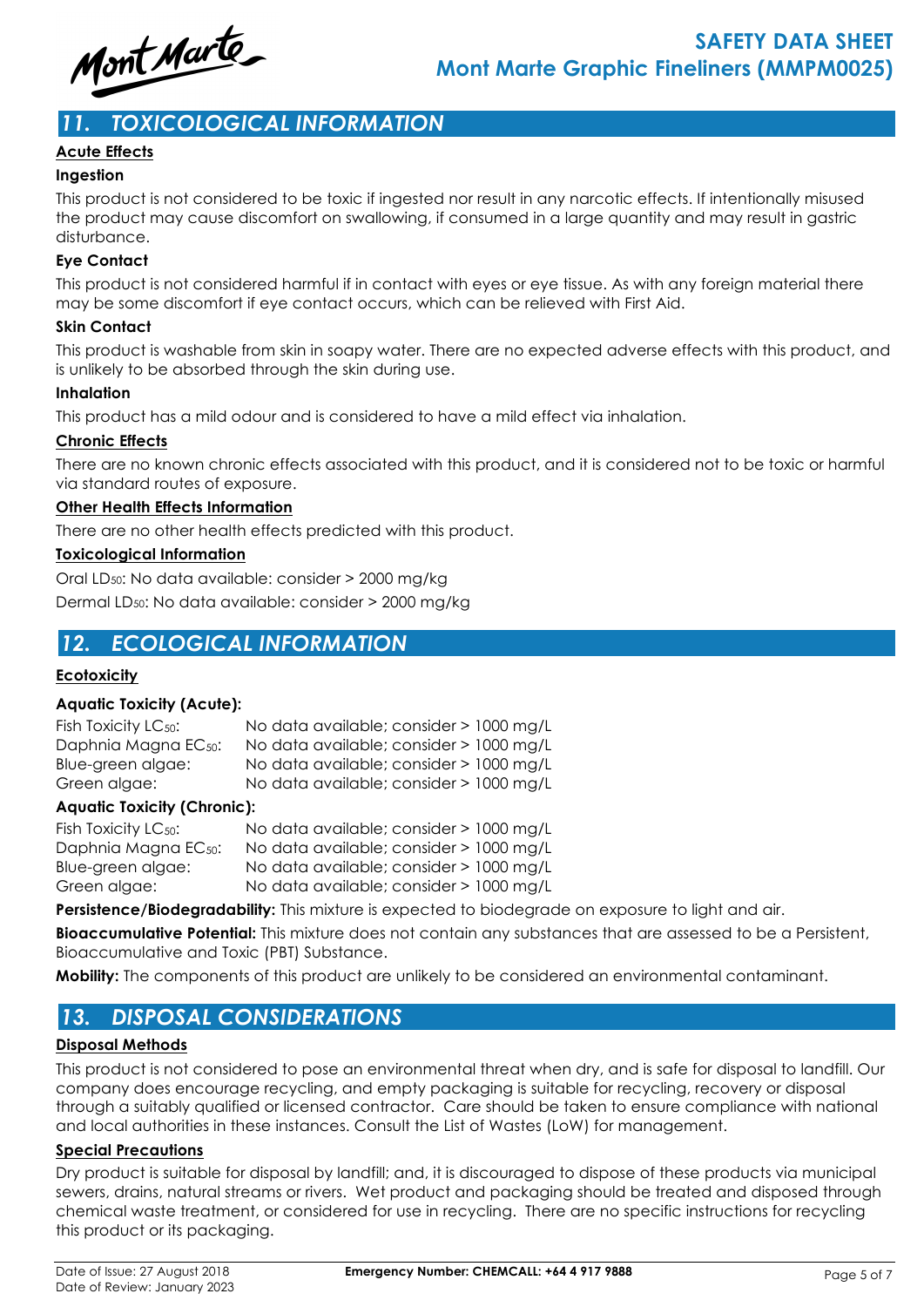

# **SAFETY DATA SHEET Mont Marte Graphic Fineliners (MMPM0025)**

### *14. TRANSPORT INFORMATION*

| <b>Road and Rail Transport</b>        |               | <b>Marine Transport</b>               |               | <b>Air Transport</b>                  |               |  |
|---------------------------------------|---------------|---------------------------------------|---------------|---------------------------------------|---------------|--|
| UN No.                                | N/R           | UN No.                                | N/R           | UN No.                                | N/R           |  |
| <b>Proper Shipping</b><br><b>Name</b> | Drawing media | <b>Proper Shipping</b><br><b>Name</b> | Drawing media | <b>Proper Shipping</b><br><b>Name</b> | Drawing media |  |
| <b>DG Class</b>                       | N/R           | <b>DG Class</b>                       | N/R           | <b>DG Class</b>                       | N/R           |  |
| Sub. Risk                             | None          | Sub. Risk                             | None          | Sub. Risk                             | None          |  |
| <b>Packing Group</b>                  | N/R           | <b>Packing Group</b>                  | N/R           | <b>Packing Group</b>                  | N/R           |  |
| <b>Hazchem</b>                        | N/R           | <b>Hazchem</b>                        | N/R           | Hazchem                               | N/R           |  |

#### **Dangerous Goods Segregation**

This product is not regulated for transport by Road and Rail.

#### **Environmental Hazards**

There are no specific environmental considerations for transport of this product.

#### **Special Precautions for Transport**

Transport in bulk according to Annex II of MARPOL and the IBC Code.

# *15. REGULATORY INFORMATION*

**Country/Region:** Australia, Europe, USA, Asia **Inventory:** AICS, ECHA **Status:** Listed **UN Number:** N/R **Dangerous Goods Class:** N/R **Subsidiary Risk:** None **Packing Group:** N/R **Hazchem Code:** N/R **IMDG:** N/R

### *16. OTHER INFORMATION*

**Reasons for Issue:** New product; amalgamated supplier and regulatory updates in all sections

#### **Abbreviations:**

AICS: Australian Inventory of Chemical Substances ATE: Acute Toxicity Estimate CAS Number: Chemical Abstracts Number EC: European Chemical identification number ECHA: Classification and Labelling Inventory EINECS: European Inventory of Existing Chemical Substances GESTIS: German Listing of Hazardous Substance by Occupational Limit Values, occupational medicine GHS: Globally Harmonised System IARC: International Agency for Research on Cancer IUCLID: International Uniform Chemical Information Database LC<sub>50</sub>: Lethal Concentration to 50% of sample population LD<sub>50</sub>: Lethal Dose to 50% of sample population LoW: List of Wastes N/A: Not applicable N/R: Non-regulated PEC: Predicted Effect Concentration PNEC: Predicted Non-effect Concentration PPE: Personal Protective Equipment